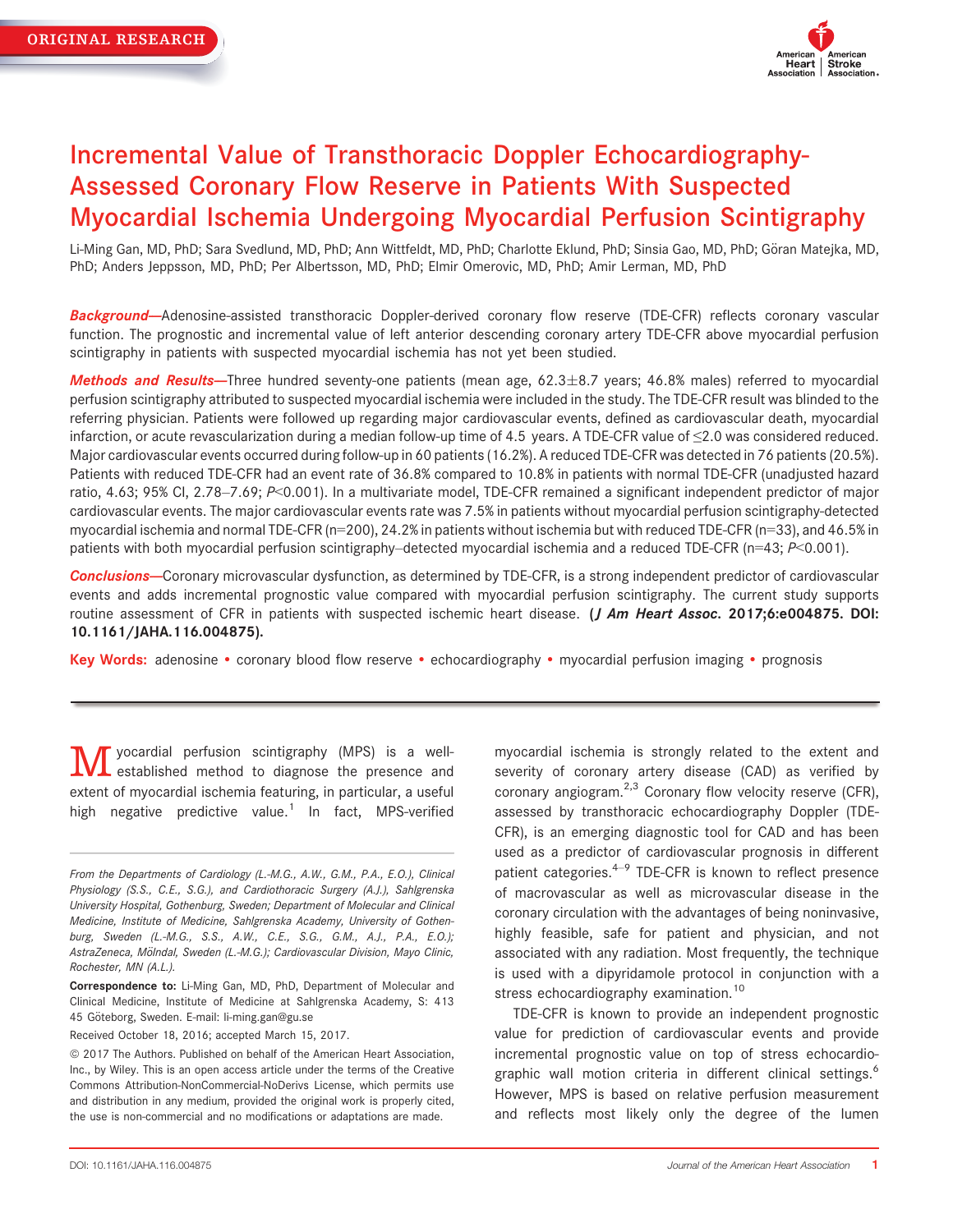obstructive CAD status, which may cause heterogeneous flow distribution during exercise or pharmacological challenge. In cases of balanced 3-vessel disease or global microvascular dysfunction, MPS will have lower diagnostic and prognostic value. Moreover, we have previously reported a lack of correlation between the invasive assessment of CFR and noninvasive functional tests in patients without obstructive  $CAD.<sup>11</sup>$  Thus, the quantitative measurement of TDE-CFR may reflect more aspects of coronary vascular status and thereby provide an incremental value to MPS.

In the present study, we aim to evaluate the feasibility of adenosine-induced TDE-CFR in a patient population with suspected myocardial ischemia referred to MPS and hypothesize that TDE-CFR may convey additional prognostic values above MPS.

## Methods

## The CEVENT-Study

The CEVENT-study (Coronary flow reserve and cardiovascular EVENTs) was conducted at the Department of Clinical Physiology, Sahlgrenska University Hospital (Gothenburg Sweden) from February 2006 until November 2008. We consecutively enrolled 371 patients presenting with clinical chest pain referred for MPS examination attributed to suspected myocardial ischemia. All patients underwent both MPS and TDE-CFR examination and gave their informed and written consent to study participation. Inclusion criteria for TDE-CFR were (1) eligibility to adenosine stress echocardiography and (2) ability to understand informed consent. Exclusion criterion was unwillingness to participate. Measurement of TDE-CFR was performed within a week from MPS. In this clinical setting, the physician referring to the MPS examination was blinded to the result of the TDE-CFR, which, consequently, did not affect or guide the clinical decision process in this experimental study. Patients were later followed up annually regarding cardiovascular events by semistructured telephone interviews performed by a nurse, reviewing of medical records by a physician, and also by data collection from the Swedish National Board of Health Registry. The study was approved by the Reginal Ethics Committee in Gothenburg, and all patients gave their written consent to study participation.

## Echocardiography and Assessment of TDE-CFR

A basic transthoracic echocardiography protocol was performed according to recommendations.<sup>12</sup> The Sequoia C256 (Acuson Siemens, Mountain View, CA) ultrasound system was used with a 4-MHz probe. Our protocol has been described previously.<sup>13</sup> Briefly, the mid to distal part of the left anterior descending coronary artery was identified using

3.5-MHz color Doppler in the interventricular sulcus in a modified 2-chamber view. Pulsed Doppler was used to sample flow velocity signals at rest and during adenosine infusion (140  $\mu$ g/min/kg) over 5 minutes. During the whole procedure, blood pressure and ECG were monitored. All studies were digitally stored for offline reviewing and measurements. Coronary flow velocity data were analyzed offline using the ultrasound software Image Arena (Tomtec, Unterschlissheim, Germany). Mean diastolic flow velocity at baseline and during peak hyperemia was measured by manual tracing of the diastolic Doppler flow signals. CFR was calculated as the ratio between the hyperemic and baseline flow velocity values. A CFR ratio of  $\leq$ 2 was considered reduced.<sup>14</sup>

# Myocardial Perfusion Scintigraphy Examinations

Myocardial perfusion scintigram was performed by a 2-day stress/rest examination protocol according to a standard clinical protocol at the Department of Clinical Physiology, Sahlgrenska University Hospital. Our protocol has previously been described in detail.<sup>15</sup> Briefly, stress provocation was performed by exercise test or pharmacological provocation. Radionuclide technetium (99mTc) sestamibi was administered and detected using single-photon emission computed tomography. Images were obtained using dual-head cameras (Infinia or Hawkeye; General Electric, Waukesha, WI) displaying perfusion and function of the left ventricle. Presence and extent of myocardial ischemia was determined by an experienced physician. Automatically generated variables from the software ECT toolbox (Syntermed, Atlanta, GA), such as reversibility stress score, was used as aid for clinical assessment. Severity of reversible ischemia was scored as no ischemia (0), mild (score 1), moderate (2), or severe (3), and extent of ischemia was scored as none (0), small (<10%, score 1), medium (10–19%, score 2), and large  $(>19%$ , score 3). No myocardial perfusion defects was defined as both severity and extent score=0.

# Laboratory Analysis

Routine biochemical analyses were at the accredited coagulation laboratory at Sahlgrenska University Hospital. The laboratory participates in the ECAT foundation external quality assessment programme [\(www.ecat.nl](http://www.ecat.nl)). Triglycerides and cholesterol in serum were measured using reagent systems from Roche (Triglycerides/GB kit No. 12146029216; Cholesterol kit No. 2016630; Roche Diagnostics GMBH, Mannheim, Germany). Apolipoprotein A1 and B concentrations were measured with the turbidimetric technique, by use of polyclonal rabbit anti-human antibodies (Q 0496 and Q 0497; Dako Cytomation, Glostrup, Denmark).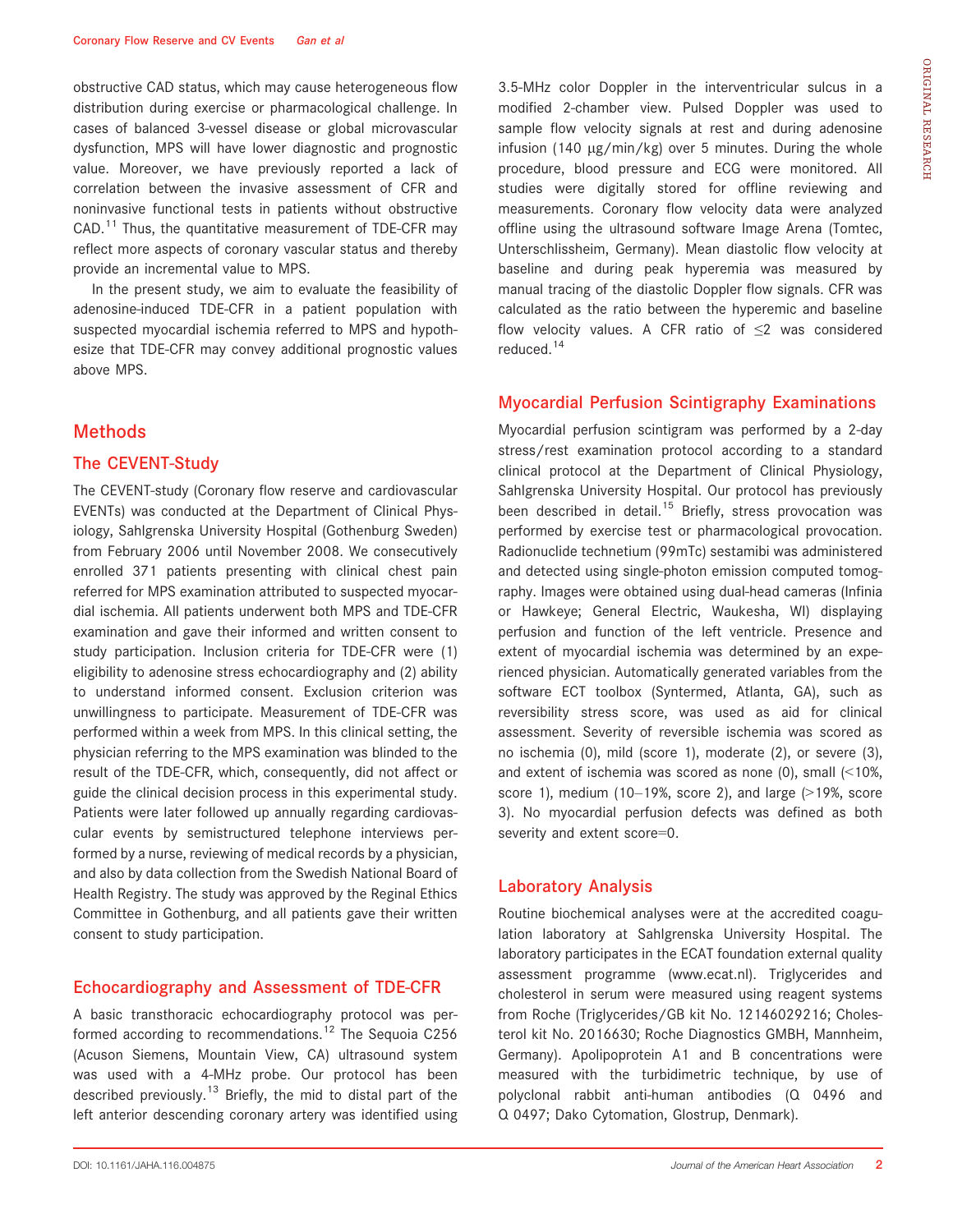# Follow-up Data

Patients were followed up at least 4 years past study date by telephone interviews and medical records. The results of the TDE-CFR measurement was blinded to the MPS referring physicians and consequently did not affect further clinical investigations or decision making. Major cardiovascular events (MACE) were defined as a composite of cardiovascular death, acute myocardial infarction, and need for urgent coronary revascularisation with percutaneous coronary intervention or coronary artery bypass grafting. Cause of death was established by data from the Swedish National Board of Health registries. Acute myocardial infarction was defined as presence of typical symptoms, ST changes in ECG, and impact on cardiac enzymes.<sup>16</sup> Revascularization was considered to be urgent when a patient was admitted to the hospital with persistent chest pain (with or without ST-segment or T-wave changes or elevated biomarker levels), and the revascularization procedure was performed during the same hospitalization.

# Statistical Analysis

Continuous variables are presented as mean $\pm$ SD and categorical variables as frequencies. Normal distribution of variables was assessed by the Shapiro–Wilk test. Differences between

groups in continuous normally distributed variables were tested with the Student  $t$  test. Differences in categorical variables were tested by chi-square test or Fisher's exact test. Independent predictors of MACE were identified using the Cox proportional hazards model. The following variables were included in the model: sex, age, diabetes mellitus, smoking, hypertension, hypercholesterolemia, ejection fraction, CFR, MPS ischemia area, and anti-ischemic treatment. Kaplan– Meier survival curves are shown for event-free survival. Hazard ratios with the corresponding 95% CI were calculated by Cox regression analysis. Two-sided  $P<0.05$  was considered to be statistically significant. All data analysis were performed in the statistical software, SPSS (version 23.0; SPSS, Inc, Chicago, IL).

# **Results**

# TDE-CFR and Myocardial Perfusion Scintigraphy-Data

All examinations were performed successfully, and no major complications occurred. Baseline data are shown in Table 1. Of the 371 patients, 76 (20.5%) had reduced CFR ( $\leq$ 2.0). MPSdetected myocardial ischemia was present in 138 cases (37.2%). Patients with presence of MPS-detected ischemia

Table 1. Clinical Characteristics in Patients With Reduced and Normal CFR (Mean $\pm$ SD or Number [%])

|                                  | All Patients (n=371) | CFR $\leq$ 2.0 (n=76) | $CFR > 2.0$ (n=295) | $P$ Value |  |  |
|----------------------------------|----------------------|-----------------------|---------------------|-----------|--|--|
| Age, y                           | $62.2 + 8.7$         | $64.5 \pm 10.0$       | $61.7 + 8.3$        | 0.027     |  |  |
| Sex (male), n                    | 174 (47)             | 46 (61)               | 128 (43)            | 0.008     |  |  |
| BMI, $m^2/kg$                    | $26.2 \pm 3.8$       | $26.1 \pm 3.9$        | $26.2 \pm 3.8$      | 0.87      |  |  |
| Diabetes mellitus, n             | 46 (12%)             | 13 (17%)              | 33 (11%)            | 0.17      |  |  |
| Hypertension, n                  | 47 (12%)             | 10 (13%)              | 37 (13%)            | 0.89      |  |  |
| Smoking, n                       | 181 (49%)            | 45 (59%)              | 136 (46%)           | 0.040     |  |  |
| Hypercholesterolemia, n          | 184 (50%)            | 42 (55%)              | 142 (48%)           | 0.24      |  |  |
| Ejection fraction, %             | $63 + 12$            | $59 + 13$             | $64 + 11$           | 0.001     |  |  |
| Laboratory data                  |                      |                       |                     |           |  |  |
| ApoB/ApoA1 ratio                 | $0.7 + 0.2$          | $0.7 + 0.2$           | $0.7 + 0.2$         | 0.80      |  |  |
| Triglycerides, mmol/L            | $1.4 + 0.9$          | $1.6 + 1.2$           | $1.4 + 0.8$         | 0.084     |  |  |
| Total cholesterol, mmol/L        | $5.3 + 1.3$          | $5.2 \pm 1.3$         | $5.3 \pm 1.3$       | 0.51      |  |  |
| High-density lipoprotein, mmol/L | $1.5 + 0.4$          | $1.4 \pm 0.4$         | $1.5 + 0.4$         | 0.52      |  |  |
| <b>Medication</b>                |                      |                       |                     |           |  |  |
| $\beta$ -blockers, n             | 191 (52%)            | 48 (63%)              | 143 (48%)           | 0.022     |  |  |
| Statins, n                       | 165 (45%)            | 39 (51%)              | 126 (43%)           | 0.18      |  |  |
| ACE inhibitors, n                | 91 (25%)             | 26 (34%)              | 65 (22%)            | 0.028     |  |  |
| Aspirin, n                       | 195 (53%)            | 48 (63%)              | 150 (51%)           | 0.055     |  |  |
| Clopidogrel, n                   | 24 (7%)              | 5(7%)                 | 19 (6%)             | 0.97      |  |  |

ACE indicates angiotensin-converting enzyme; Apo, apolipoprotein; BMI, body mass index; CFR, coronary flow reserve.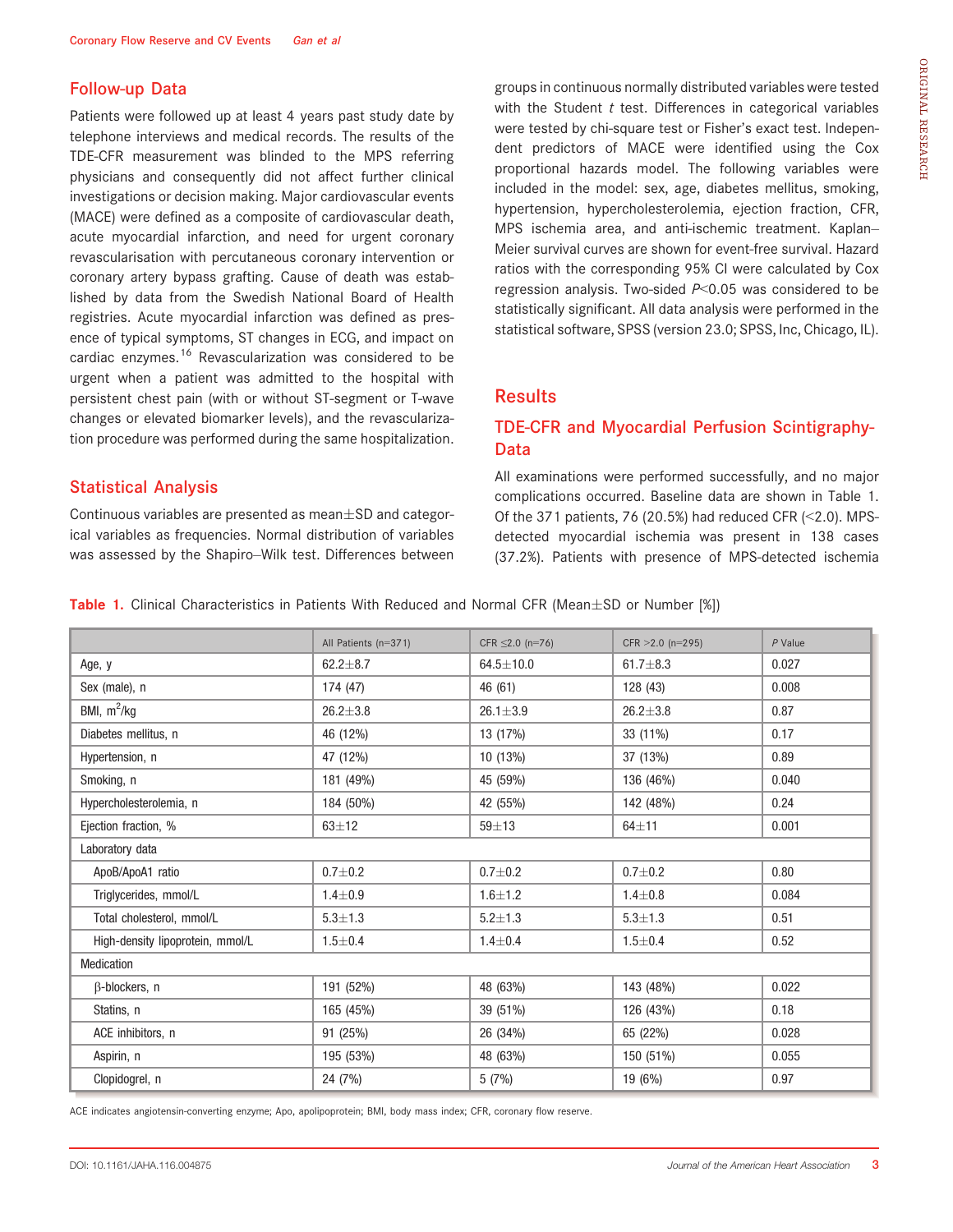

Figure 1. Left part of the image shows Kaplan–Meier event-free survival in patients with preserved and reduced coronary flow reserve (CFR). To the right, Kaplan–Meier event-free survival is shown by CFR tertiles. MACE indicates major cardiovascular events.

showed lower CFR values  $(2.50 \pm 0.95$  versus  $2.80 \pm 0.91$ ;  $P=0.003$ ). No difference in CFR was found between hypertensives and normotensives  $(2.56 \pm 1.01$  versus  $2.74 \pm 0.93$ ;

| <b>Table 2.</b> Cardiovascular and Cerebral Events in Patients With |  |  |  |
|---------------------------------------------------------------------|--|--|--|
| $CFR \le 2.0$ or $CFR > 2.0$                                        |  |  |  |

|                                | CFR $\leq$ 2.0 (n=76) | CFR > 2.0<br>$(n=295)$ | $P$ Value<br>(Chi-Square) |
|--------------------------------|-----------------------|------------------------|---------------------------|
| <b>MACE</b>                    | 28 (37%)              | 32 (11%)               | < 0.001                   |
| All-cause death                | 10 (13%)              | $10(3.4\%)$            | < 0.001                   |
| Cardiovascular death           | $8(11\%)$             | $2(0.7\%)$             | < 0.001                   |
| <b>Myocardial infarction</b>   | $6(7.9\%)$            | 11(3.7%)               | 0.121                     |
| Neurological events            | $6(7.9\%)$            | 14 (4.7%)              | 0.28                      |
| Stroke                         | 4 (5.3%)              | 4 (1.4%)               | 0.036                     |
| TIA                            | $2(2.6\%)$            | $10(3.4\%)$            | 0.74                      |
| Revascularization              | 28 (37%)              | 42 (14%)               | < 0.001                   |
| <b>PCI</b>                     | 19 (25%)              | 36 (12%)               | 0.005                     |
| Acute                          | $7(9.2\%)$            | 20 (6.8%)              | 0.47                      |
| Elective                       | 12 (16%)              | 16 (5.4%)              | 0.002                     |
| CABG                           | $9(12\%)$             | $6(2.0\%)$             | < 0.001                   |
| Acute                          | 0                     | $2(0.7\%)$             | 0.47                      |
| Elective                       | $9(12\%)$             | $4(1.4\%)$             | < 0.001                   |
| Episodes of<br>unstable angina | $7(9.2\%)$            | 18 (6.1%)              | 0.34                      |

Numbers and %. CABG indicates coronary artery bypass grafting; CFR, coronary flow reserve; MACE, major adverse cardiovascular events (cardiovascular death, myocardial infarction, or acute revascularization); PCI, percutaneous coronary intervention; TIA, transient ischemic events.

 $P=0.251$ ), patients with and without hypercholesterolemia  $(2.58\pm0.96$  versus  $2.70\pm0.93$ ; P=0.112), and patients with and without a family history of cardiovascular diseases (2.65 $\pm$ 0.93 versus 2.66 $\pm$ 0.90; P=0.911). However, patients with a smoking habit showed decreased CFR  $(2.53\pm0.85)$ versus 2.83 $\pm$ 0.98; P=0.002) as well as those with diagnosis of diabetes mellitus (2.40 $\pm$ 0.83 versus 2.73 $\pm$ 0.95; P=0.015). Patients with reduced CFR showed increased MPS ischemia score and area compared with patients with normal CFR  $(1.0 \pm 1.1$  versus  $0.4 \pm 0.8$ ; P<0.001 and  $0.9 \pm 0.9$  versus 0.4 $\pm$ 0.7; P<0.001, respectively). Also, patients in the reduced CFR group showed greater reversibility stress score  $(70.1 \pm 124.0$  versus  $21.6 \pm 60.6$ ;  $P=0.001$ ). Furthermore, patients with reduced CFR showed increased infarct score and area  $(0.24 \pm 0.41$  versus  $0.11 \pm 0.30$ ;  $P=0.015$  and  $0.50\pm0.98$  versus  $0.21\pm0.62$ ; P=0.016, respectively).

#### Follow-up Data

There was no loss to follow-up. During a median follow-up time of 4.5 years, 28 MACE events (cardiovascular death, myocardial infarction, and acute revascularization) occurred in the 76 patients with CFR  $\leq$  2.0 (37%) and 32 events occurred in the 295 patients with CFR  $>2.0$  (11%;  $P<0.001$ ). Event-free survival for the 2 groups is shown in Figure 1. Other important cardiovascular and neurological outcome variables in the 2 groups are presented in Table 2. Univariate and multivariate predictors of MACE are presented in Table 3. TDE-CFR predicted spontaneous cardiovascular events (hazard ratio, 4.1; CI, 2.67–6.33; P<0.001). Even after adjustment for all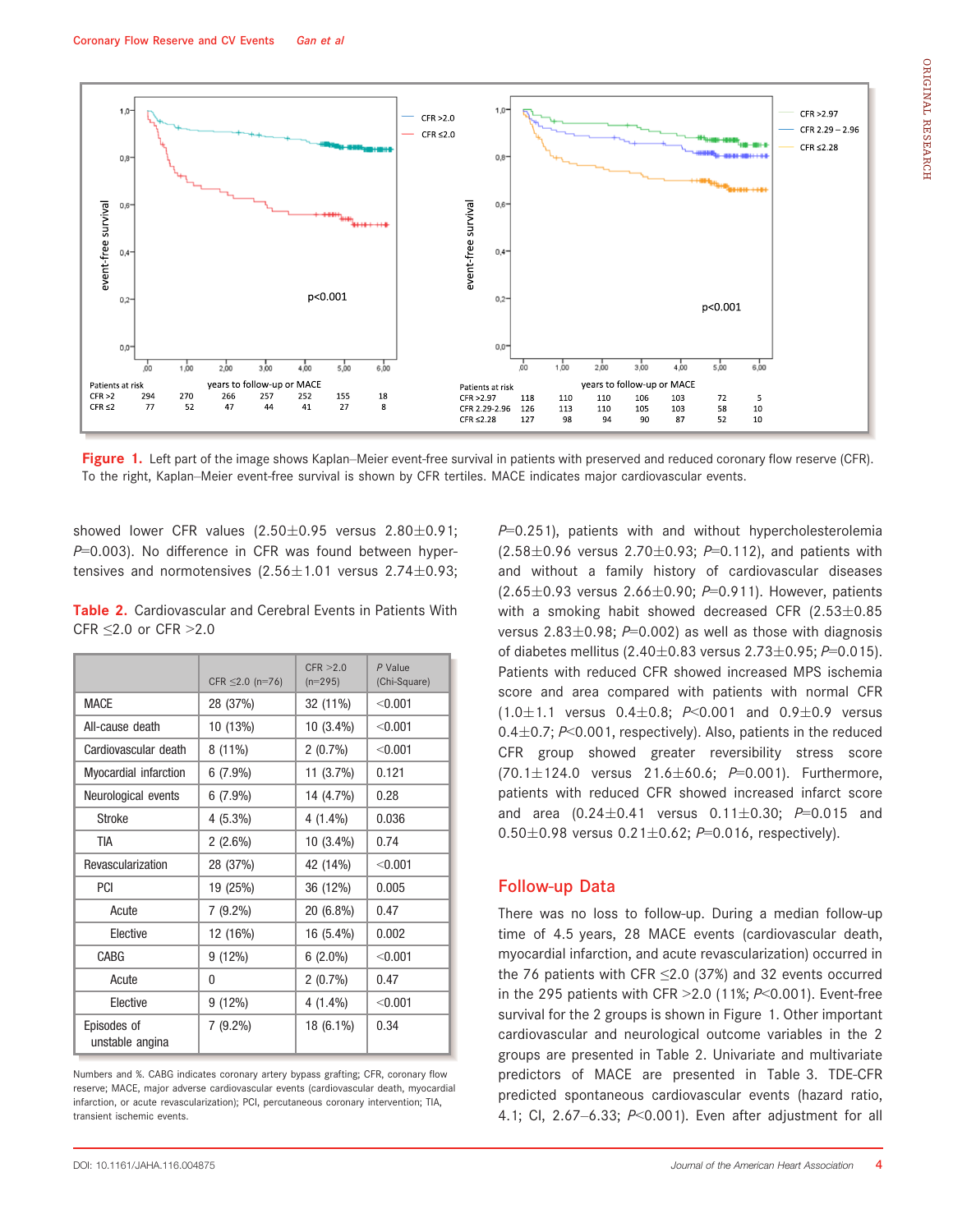| <b>Table 3.</b> Univariate and Multivariate Predictors for MACE |
|-----------------------------------------------------------------|
|-----------------------------------------------------------------|

|                            | Univariate<br>$P$ Value<br>HR (95% CI) |         | Multivariate           |           |  |
|----------------------------|----------------------------------------|---------|------------------------|-----------|--|
|                            |                                        |         | HR (95% CI)            | $P$ Value |  |
| Male sex                   | $3.47(1.89 - 6.36)$                    | < 0.001 | $3.14(1.46 - 6.75)$    | 0.003     |  |
| Age                        | $1.06(1.02 - 1.10)$                    | 0.001   | $1.04(1.00 - 1.08)$    | 0.03      |  |
| Diabetes mellitus          | $3.92(1.99 - 7.75)$                    | < 0.001 | $3.21(1.45 - 7.10)$    | 0.004     |  |
| Smoking                    | $2.08(1.16 - 3.70)$                    | 0.01    | $1.34(0.68 - 2.65)$    | 0.403     |  |
| Hypertension               | $1.27(0.58 - 2.78)$                    | 0.554   |                        |           |  |
| Hypercholesterolemia       | $2.19(1.21 - 3.97)$                    | 0.005   | $1.36(0.68 - 2.70)$    | 0.385     |  |
| Ejection fraction          | $0.96(0.94 - 0.98)$                    | < 0.001 | $1.00$ $(0.96 - 1.02)$ | 0.519     |  |
| TDE-CFR $\leq$ 2.0         | $4.79(2.65 - 8.67)$                    | < 0.001 | $3.02(1.51 - 6.04)$    | 0.002     |  |
| Scintigraphy ischemia area | 1.99 (1.45-2.72)                       | < 0.001 | $1.38(1.01 - 1.89)$    | 0.045     |  |

HR indicates hazard ratio; MACE, major adverse cardiovascular event; TDE-CFR, transthoracic Doppler-derived coronary flow reserve.

significant outcome predictors in the univariate analysis, TDE-CFR remained a significant independent predictor. Coronary flow at baseline and during hyperemia as well as TDE-CFR data are shown in Table 4 depending on presence or not of MACE.

In Figure 2, cumulative event-free survival in patients with reduced or preserved TDE-CFR and presence of ischemia on scinigraphy are depicted. Incidence of MACE was significantly higher in patients with reduced TDE-CFR both in patients without scintigraphy-verified ischemia (24% versus 8%;  $P=0.003$ ) and in those with ischemia (47% versus 18%;  $P<0.001$ ). In patients with negative scintigraphy, there were also significant differences between reduced and preserved TDE-CFR in the incidence of all-cause death, cardiovascular death, stroke, total revascularizations, and elective coronary artery bypass grafting (Table 5). In patients with scintigraphyverified ischemia, there was, besides MACE, also significant differences between reduced and preserved TDE-CFR in the incidence of total revascularizations and elective coronary artery bypass grafting (Table 5).

## **Discussion**

In this study, we examined TDE-CFR in patients undergoing MPS investigation attributed to suspected myocardial

Table 4. Coronary Flow Data in Patients With and Without MACE

|                       | MACE $(n=60)$ | No MACE $(n=311)$ | P Value |
|-----------------------|---------------|-------------------|---------|
| Baseline, cm/s        | $0.34 + 0.18$ | $0.30 + 0.10$     | 0.23    |
| Hyperaemia, cm/s      | $0.70 + 0.28$ | $0.79 + 0.24$     | 0.01    |
| Coronary flow reserve | $2.36 + 1.14$ | $2.75 + 0.88$     | 0.003   |

MACE indicates major adverse cardiovascular events.

ischemia. Reduced TDE-CFR was a significant predictor of MACE in this patient group. Moreover, after adjustment for significant cardiovascular variables in the univariate analysis, TDE-CFR remained a significant independent predictor of MACE. More important, TDE-CFR showed an incremental prognostic value to myocardial ischemia determined by MPS. The current study further supports the role and need for assessment of the coronary microcirculation for risk stratification in patients with suspected CAD.

The prognostic value of TDE-CFR has previously been demonstrated with dipyridamole-induced hyperemia in conjunction with a stress echocardiography examination. A reduced TDE-CFR is known to predict an impaired cardiovascular prognosis in several patient groups, including patients with diabetes mellitus, hypertension, ischemic cardiomyopathy, normal coronary arteries, and CAD.<sup>4,6-9,14,17</sup> Furthermore, TDE-CFR has also been suggested as an additive prognostic marker to stress-induced wall motion defects, which also has been demonstrated in multicenter studies.<sup>4,6</sup> Recently, TDE-CFR, assessed by adenosine protocol, has been shown to predict cardiovascular prognosis in a post–acute coronary syndrome population.<sup>18</sup> To our knowledge, this study is the first to evaluate prognostic value of the adenosine TDE-CFR protocol in an experimental setting independent of the routine diagnostic route. Attributed to rapid onset and short half-life of adenosine, the protocol has the advantages of being easily manageable, patient safe, and no antidote is required.

To date, MPS is the standard method for diagnosis of myocardial ischemia and to predict cardiovascular outcome.<sup>19</sup> The standard interpretation of MPS is based on assessment of relative myocardial perfusion defects and refers to the region with the best perfusion as normal. Consequently, diagnostic problems arise in the case of multivessel disease or diffuse microvascular disease. $20,21$  The results of the present study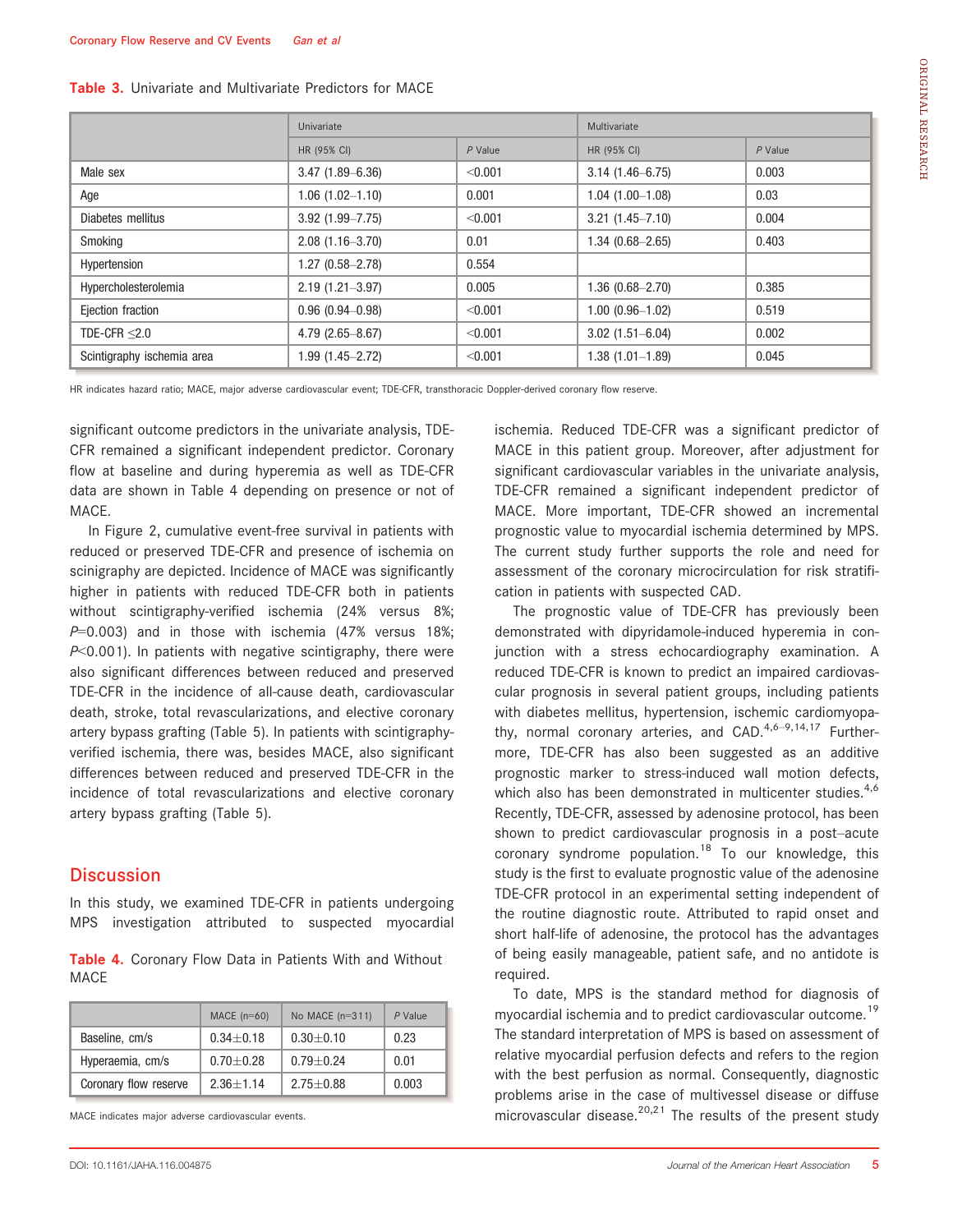

Figure 2. Kaplan–Meier event-free survival in patients with reduced or preserved coronary flow reserve (CFR) in patients with or without ischemia on scintigraphy. There were significant differences between the CFR <2.0 and scintigraphy-negative group, and all other groups and between the CFR  $\leq$ 2.0 and scintigraphy-positive group. In contrast, there was no significant difference between the CFR ≤2.0 and scintigraphy-negative group and the CFR >2.0 and scintigraphy-positive group. HR indicates hazard ratio.

indicate that TDE-CFR, as an integrated measure, might be comparable and independent in its prognostic value for future cardiovascular events, most likely attributed to its quantitative nature, as well as reflection of microvascular function. In this clinical setting, we demonstrate TDE-CFR to provide incremental value to MPS detected ischemia.

|                       | CFR $\leq$ 2.0<br>Scint Pos (n=43) | CFR $\leq$ 2.0<br>Scint Neg $(n=33)$ | CFR > 2.0<br>Scint Pos (n=95) | CFR > 2.0<br>Scint Neg $(n=200)$ | $P$ Value<br>(Chi-Square) |
|-----------------------|------------------------------------|--------------------------------------|-------------------------------|----------------------------------|---------------------------|
| <b>MACE</b>           | 20 (47%)                           | 8 $(24\%)^{\dagger}$                 | 17 (18%)                      | 15 (7.5%)                        | < 0.001                   |
| All-cause death       | 5(12%)                             | $5(15\%)^{\ddagger}$                 | $6(6.3\%)$                    | $4(2.0\%)$                       | < 0.001                   |
| Cardiovascular death  | $4(9.3\%)$                         | 4 $(12\%)^{\ddagger}$                | $2(2.1\%)$                    | $\mathbf 0$                      | 0.006                     |
| Myocardial infarction | 5(12%)                             | $1(3.0\%)$                           | $5(5.2\%)$                    | $6(3.0\%)$                       | 0.097                     |
| Neurological events   | $2(4.7\%)$                         | 4 (12%)                              | $5(5.2\%)$                    | $9(4.5\%)$                       | 0.35                      |
| Stroke                | $1(2.3\%)$                         | 3 $(9.1\%)^{\dagger}$                | $1(1.1\%)$                    | $3(1.5\%)$                       | 0.037                     |
| <b>TIA</b>            | $1(2.3\%)$                         | $1(3.0\%)$                           | $4(4.2\%)$                    | $6(3.0\%)$                       | 0.93                      |
| Revascularization     | 21 $(49\%)$ <sup>§</sup>           | 7 $(21\%)^*$                         | 26 (27%)                      | 16 (8.0%)                        | < 0.001                   |
| <b>PCI</b>            | 16 (37%)                           | $3(9.1\%)$                           | 22 (23%)                      | 14 (7.0%)                        | < 0.001                   |
| Acute                 | 6(14%)                             | $1(3.0\%)$                           | 12 (13%)                      | $8(4.0\%)$                       | 0.012                     |
| Elective              | 10 $(23\%)^{\S}$                   | $2(6.1\%)$                           | 10 (11%)                      | $6(3.0\%)$                       | < 0.001                   |
| CABG                  | 5(12%)                             | 4 $(12\%)^{\ddagger}$                | $4(4.2\%)$                    | $2(1.0\%)$                       | < 0.001                   |
| Acute                 | $\mathbf{0}$                       | $\mathbf 0$                          | $2(2.1\%)$                    | $\mathbf 0$                      | 0.12                      |
| Elective              | $5(12\%)$                          | 4 $(12\%)^{\ddagger}$                | $\mathbf{0}$                  | $2(1.0\%)$                       | < 0.001                   |
| Unstable angina       | 7(16%)                             | $\mathbf 0$                          | $9(9.5\%)$                    | $9(4.5\%)$                       | 0.01                      |

Table 5. Cardiovascular and Cerebral Events in Different Groups of Patients With CFR ≤2.0 or CFR >2.0 and Scintigraphy Indicating Ischemia or Not

Numbers and %. CABG indicates coronary artery bypass grafting; CFR, coronary flow reserve; MACE, major adverse cardiovascular events (cardiovascular death, myocardial infarction, or acute revascularization); PCI, percutaneous coronary intervention; TIA, transient ischemic events.

\*P<0.05;  $\frac{1}{2}$ P<0.01;  $\frac{1}{2}$ P<0.001 for CFR ≤2.0 and scint neg vs CFR >2.0 and scint neg vs CFR >2.0 and scint neg vs CFR >2.0 and scint neg vs CFR >2.0 and scint pos.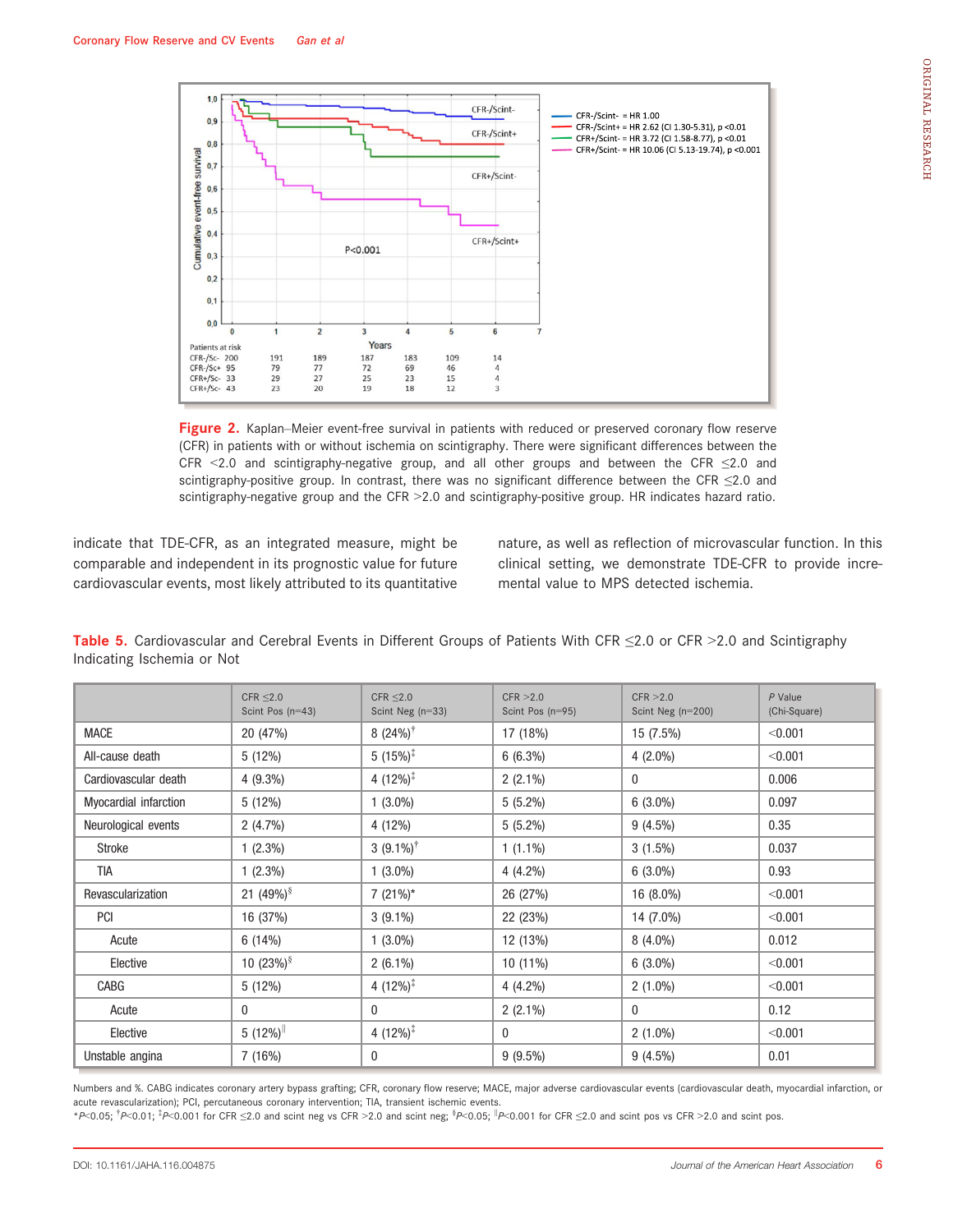It is now evident that CFR comprises a composite measure of coronary macrovascular and microvascular status.<sup>22</sup> Besides lumen-narrowing epicardial stenosis, intact endothelial function by nitric oxide pathway is required for maximal CFR response. $^{23}$  In addition to vasodilation, healthy endothelium is also crucial for the atheroprotective and thromboprotective properties of the vascular wall. Thus, impaired coronary vasodilation in response to ischemic stress, in combination with dysfunctional protective mechanisms in the vascular wall, may be responsible for the poor outcome observed in patients with impaired CFR. CFR is known to relate to angiographic findings, and our group has previously shown CFR to be an independent predictor of the extent and severity of CAD in all 3 major coronary arteries as determined from coronary angiogram.<sup>24</sup> In our study, the relatively high event rate during the first year of follow-up may be explained by diffuse CAD or balanced 3-vessel disease not detected by MPS. However, patients with CFR >2 still had an event rate of 10.8% over  $\approx$  5 years of follow-up. Other important factors for cardiovascular events, such as blood viscosity and hypercoagulability, may contribute in acute situations concerning coronary plaque instability/rupture and thrombus formation, which is not is foresight by CFR per se.

CFR can be assessed by many imaging modalities. Concerning noninvasive techniques, positron emission tomography is considered golden standard.<sup>25</sup> Positron emission tomography has the ability to study both ischemia extent, coronary blood flow, and CFR. Robidium/positron emission tomography–assessed CFR has shown similar incremental predictive values as TDE-CFR above myocardial ischemia and other cardiac indexes.<sup>26</sup> Positron emission tomography can also be performed, together with high-resolution computed tomography, to provide further structural information.<sup>27</sup> Furthermore, contrast computed tomography may be a new modality for myocardial perfusion imaging.<sup>28</sup> However, the above-mentioned techniques provide radiation, are more expensive, and have less clinical availability compared to a simple echocardiographic examination. Magnetic resonance imaging is a nonradioactive method, which also can assess CFR, but is relatively costly and time-consuming. TDE-CFR stands as attractive with the advantages of being safe for patient and physician, inexpensive, available, and feasible. Furthermore, its ability to predict cardiovascular prognosis appears to be similar to the more-complex mentioned techniques.

## Study Limitations

Attributed to the limited size of our patient population, a combined end point (MACE) with cardiovascular death, myocardial infarction, and acute revascularization was chosen as the outcome measure. Larger study populations are

needed to analyze the role of TDE-CFR for prediction of the individual MACE components. Also, the number of patients in the subgroups in Figure 2 are quite few. However, our study demonstrates the potential clinical role of TDE-CFR alone in an independent unbiased setting on top of MPS-derived data. In the current study, the CFR assessment was restricted to the left anterior descending distribution; it may be speculated that the assessment of TDE-CFR in all 3 vessels will add diagnostic accuracy.

## **Conclusions**

Our study demonstrates that coronary microvascular dysfunction, as was assessed by TDE-CFR, is an independent and strong predictor of spontaneous cardiovascular events in patients with suspected myocardial ischemia. More important, in this clinical study, TDE-CFR provides incremental prognostic value to MPS-detected ischemia. The current study underscored the significant of the assessment and potential to develop future therapeutic intervention for microvascular dysfunction.

# Sources of Funding

This study was funded by Swedish Research Grants ALF/LUA.

# **Disclosures**

Dr Gan is employed by AstraZeneca. All other authors have nothing to disclose.

#### References

- 1. Hachamovitch R, Berman DS, Kiat H, Cohen I, Friedman JD, Shaw LJ. Value of stress myocardial perfusion single photon emission computed tomography in patients with normal resting electrocardiograms: an evaluation of incremental prognostic value and cost-effectiveness. Circulation. 2002;105:823–829.
- 2. Solot G, Hermans J, Merlo P, Chaudron JM, Luwaert R, Cheron P, Bodart F, Beauduin M. Correlation of 99Tcm-sestamibi SPECT with coronary angiography in general hospital practice. Nucl Med Commun. 1993;14:23–29.
- 3. Van Train KF, Garcia EV, Maddahi J, Areeda J, Cooke CD, Kiat H, Silagan G, Folks R, Friedman J, Matzer L. Multicenter trial validation for quantitative analysis of same-day rest-stress technetium-99m-sestamibi myocardial tomograms. J Nucl Med. 1994;35:609–618.
- 4. Cortigiani L, Rigo F, Galderisi M, Gherardi S, Bovenzi F, Picano E, Sicari R. Diagnostic and prognostic value of Doppler echocardiographic coronary flow reserve in the left anterior descending artery in hypertensive and normotensive patients. Heart. 2011;97:1758–1765.
- 5. Cortigiani L, Rigo F, Gherardi S, Galderisi M, Sicari R, Picano E. Prognostic implications of coronary flow reserve on left anterior descending coronary artery in hypertrophic cardiomyopathy. Am J Cardiol. 2008;102:1718–1723.
- 6. Cortigiani L, Rigo F, Gherardi S, Sicari R, Galderisi M, Bovenzi F, Picano E. Additional prognostic value of coronary flow reserve in diabetic and nondiabetic patients with negative dipyridamole stress echocardiography by wall motion criteria. J Am Coll Cardiol. 2007;50:1354–1361.
- 7. Rigo F, Ciampi Q, Ossena G, Grolla E, Picano E, Sicari R. Prognostic value of left and right coronary flow reserve assessment in nonischemic dilated cardiomyopathy by transthoracic Doppler echocardiography. J Card Fail. 2011;17:39–46.